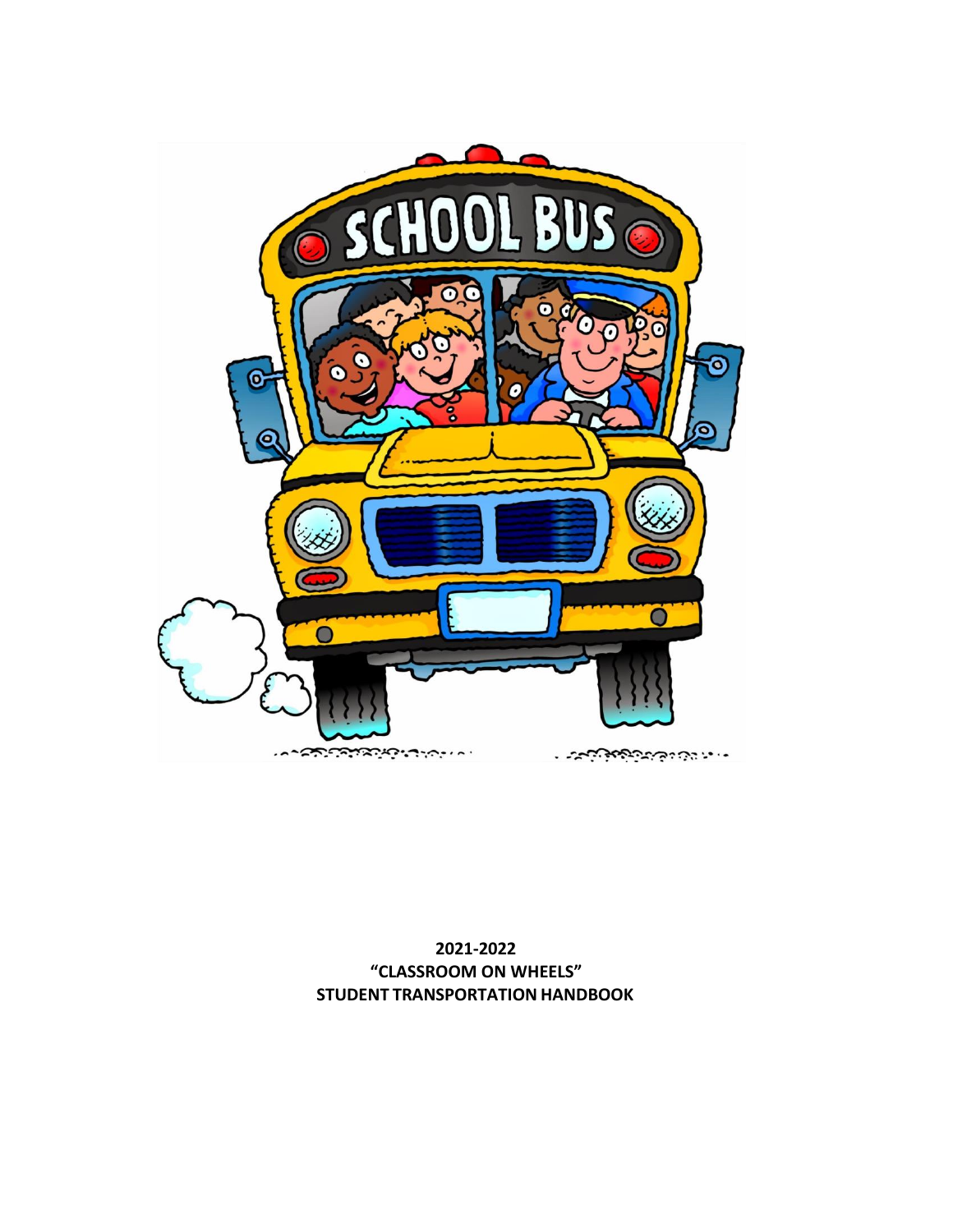## **TABLE OF CONTENTS**

| Page                                                    |  |
|---------------------------------------------------------|--|
|                                                         |  |
|                                                         |  |
| STUDENT TRANSPORTATION                                  |  |
| Student School Transportation Eligibility 2-3           |  |
| Student Transportation for Extracurricular Activities 3 |  |
|                                                         |  |
|                                                         |  |
|                                                         |  |
| <b>BUS ROUTES</b>                                       |  |
|                                                         |  |
|                                                         |  |
| <b>STUDENT CONDUCT</b>                                  |  |
| Student Conduct on School Transportation  6-8           |  |
|                                                         |  |
|                                                         |  |
| <b>SAFETY</b>                                           |  |
|                                                         |  |
| Use of Recording Equipment on School Buses 11-12        |  |
|                                                         |  |
| Transportation in Inclement Weather 12                  |  |
| <b>OTHER</b>                                            |  |

|  | Non-Public Transportation Reimbursement 13 |  |  |
|--|--------------------------------------------|--|--|
|--|--------------------------------------------|--|--|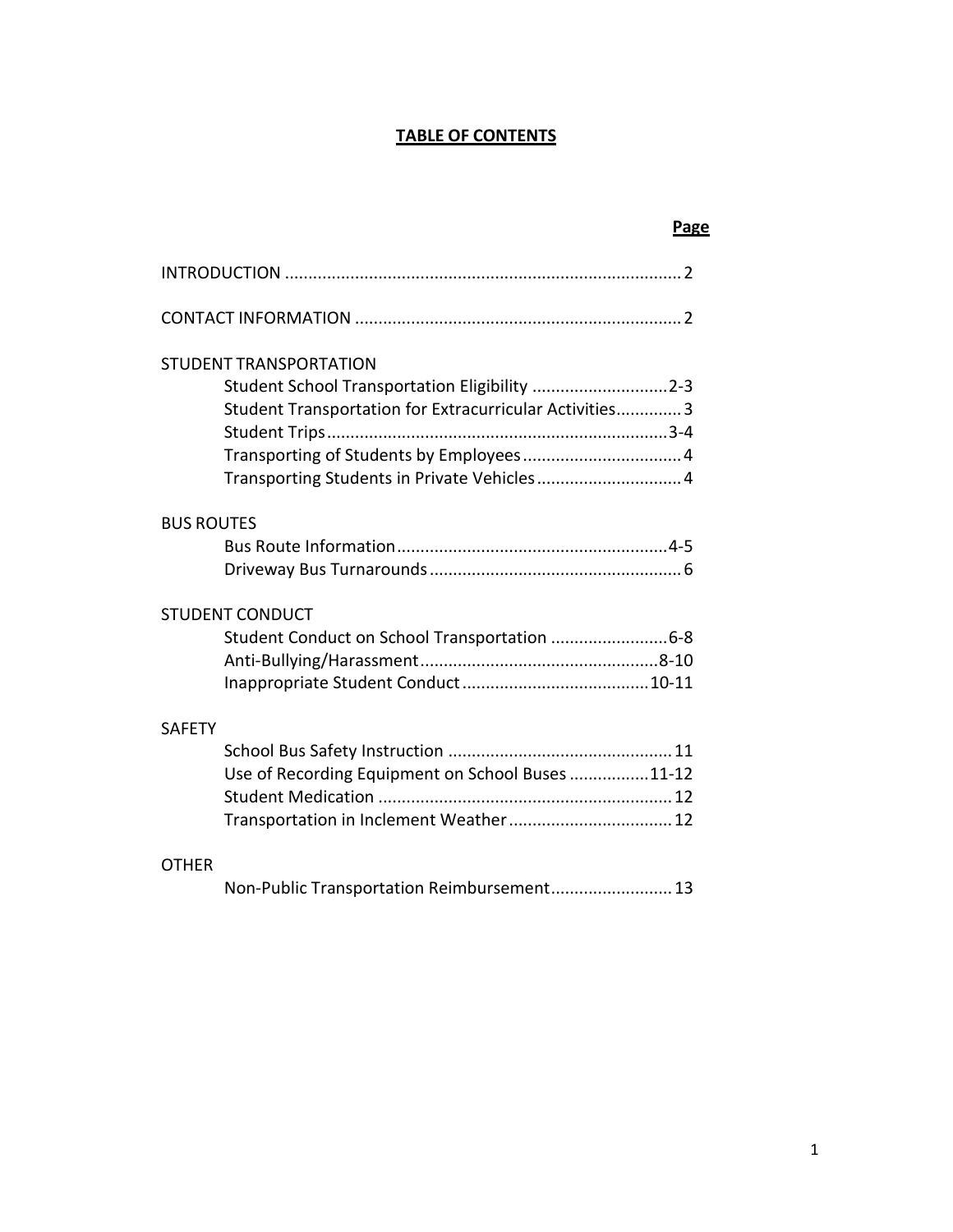The following information is provided to you to enable the school transportation department to serve your family with safe, efficient, and punctual school bus transportation. Should any questions or concerns develop, please contact Ron Swartz, Transportation Director.

|                                            | <b>CONTACT INFORMATION</b>     |
|--------------------------------------------|--------------------------------|
|                                            |                                |
| <b>Transportation Director:</b>            | <b>Ron Swartz</b>              |
| <b>Transportation Office Phone:</b>        | 515 961-9592                   |
| <b>Transportation Office Fax:</b>          | 515 961-9504                   |
| <b>Transportation Director Cell Phone:</b> | 563-920-0236                   |
| E-mail address:                            | ron.swartz@indianola.k12.ia.us |

**It is the policy of the Indianola Community School District not to discriminate on the basis of race, color, national origin, sex, disability, religion, creed, age (for employment), marital status (for programs), sexual orientation, gender identity and socioeconomic status (for programs) in its educational programs and its employment practices. There is a grievance procedure for processing complaints of discrimination. If you have questions or a grievance related to this policy, please contact the ICSD's Title IX Coordinator:**

> **Director of Human Resources 1304 East 2nd Avenue, Indianola, Iowa 50125, 515-961-9500,**

#### STUDENT TRANSPORTATION

### **STUDENT SCHOOL TRANSPORTATION ELIGIBILITY** (Board policy 711.1)

Elementary and middle school students living more than two miles from their designated school attendance centers and high school students living more than three miles from their designated attendance centers are entitled to transportation to and from their attendance center at the expense of the school district.

When appropriate, transportation of students who require special education services will generally be provided as for other students. Specialized transportation of a student to and from a special education instructional service is a function of that service and, therefore, an appropriate expenditure of special education instructional funds generated through the weighting plan.

Transportation of a student to and from a special education support service is a function of that service and is specified in the individualized education program (IEP) or the individualized family service plan (IFSP). When the IEP or IFSP team determines that unique transportation arrangements are required and the arrangements are specified in the IEP or IFSP, the school district will provide one or more of the following transportation arrangements for instructional services and the AEA for support services:

• Transportation from the student's residence to the location of the special education and back to the student's residence, or child care placement for students below the age of six.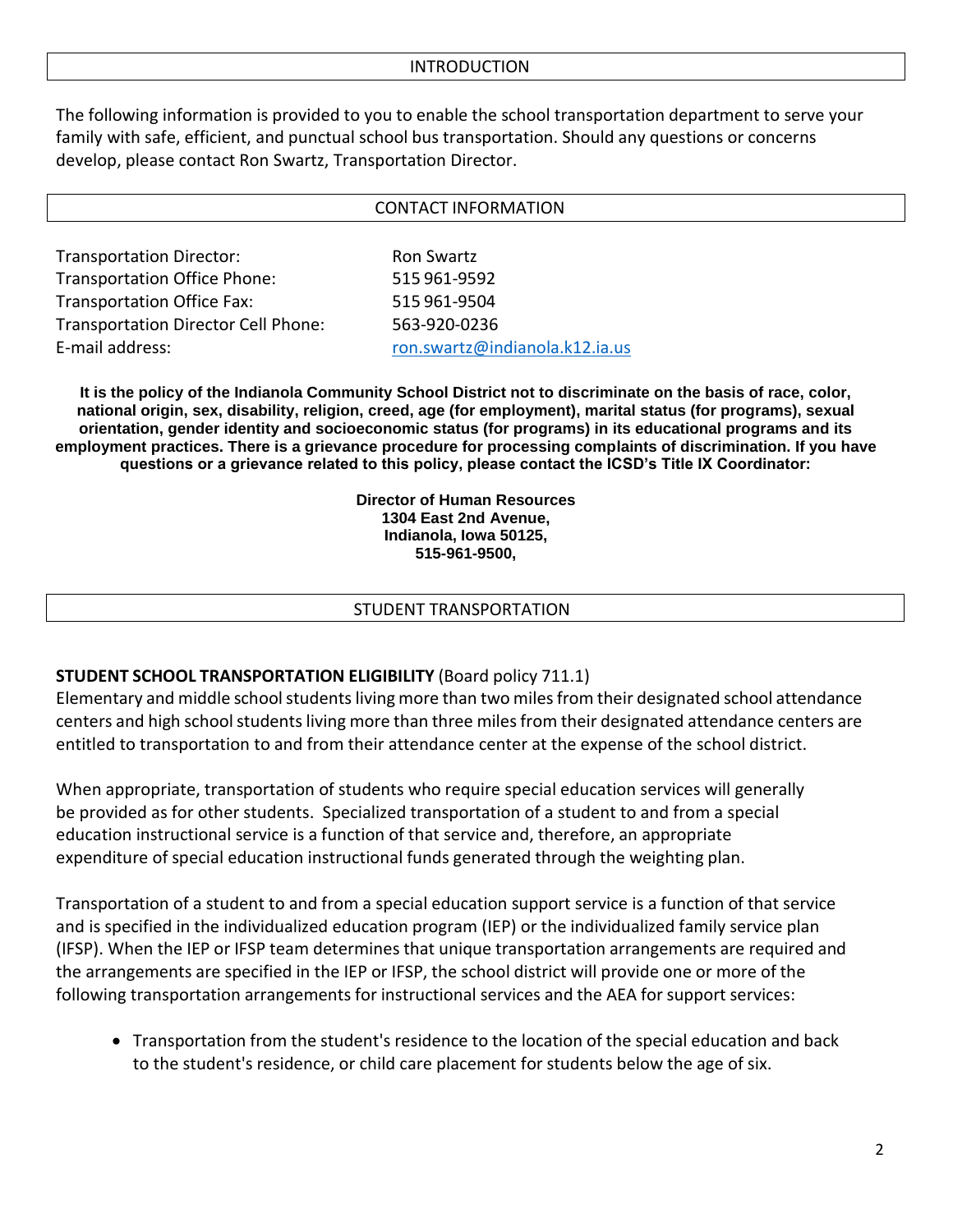- Special assistance or adaptations in getting the student to and from and on and off the vehicle, en route to and from the special education.
- Reimbursement of the actual costs of transportation when by mutual agreement the parents provide transportation for the student to and from the special education.

The school district is not required to provide reimbursement to parents who elect to provide transportation in lieu of agency-provided transportation. A student may be required, at the board's discretion, to meet a school vehicle without reimbursement up to three-fourths of a mile. The board may require the parent to transport their children up to two miles to connect with school bus vehicles at the expense of the school district when conditions deem it advisable. It is within the discretion of the board to determine such conditions. Parents of students who live where transportation by bus is impracticable or unavailable may be required to furnish transportation to and from the designated attendance center at the expense of the school district. Parents, who transport their children at the expense of the school district, are reimbursed at the rate per mile set by the state.

Transportation arrangements made by agreement with a neighboring school district will follow the terms of the agreement. Students, who choose to attend a school in a school district other than their resident school district, will provide transportation to and from the school at their own expense.

## **STUDENT TRANSPORTATION FOR EXTRACURRICULAR ACTIVITIES** (Board policy 711.3)

The board may provide school district transportation for extracurricular activities including, but not limited to, transporting student participants and other students to and from extracurricular events.

Students participating in or attending extracurricular events, other than those held at the school district facilities may be transported to the extracurricular event by school district transportation vehicles or by another means approved by the superintendent.

Students, who are provided transportation in school district transportation vehicles for extracurricular events, will ride both to and from the event in the school vehicle unless arrangements have been made with the building principal prior to the event. A student's parent may personally appear and request to transport the student home from a school-sponsored event in which the student traveled to the event on a school district transportation vehicle.

It is the responsibility of the superintendent to make a recommendation to the board as to whether the school district will provide the transportation authorized in this policy. In making the recommendation to the board, the superintendent will consider the financial condition of the school district, the number of students who would qualify for such transportation, and other factors the board or superintendent deem relevant.

## **STUDENT TRIPS** (Board policy 606.5)

The principal may authorize field trips when such events contribute to the achievement of the education goals of the school district. The school district will provide transportation for field trips and excursions.

In authorizing field trips and excursions, the principal will consider the financial condition of the school district, the educational benefit of the activity, the inherent risks or dangers of the activity, and other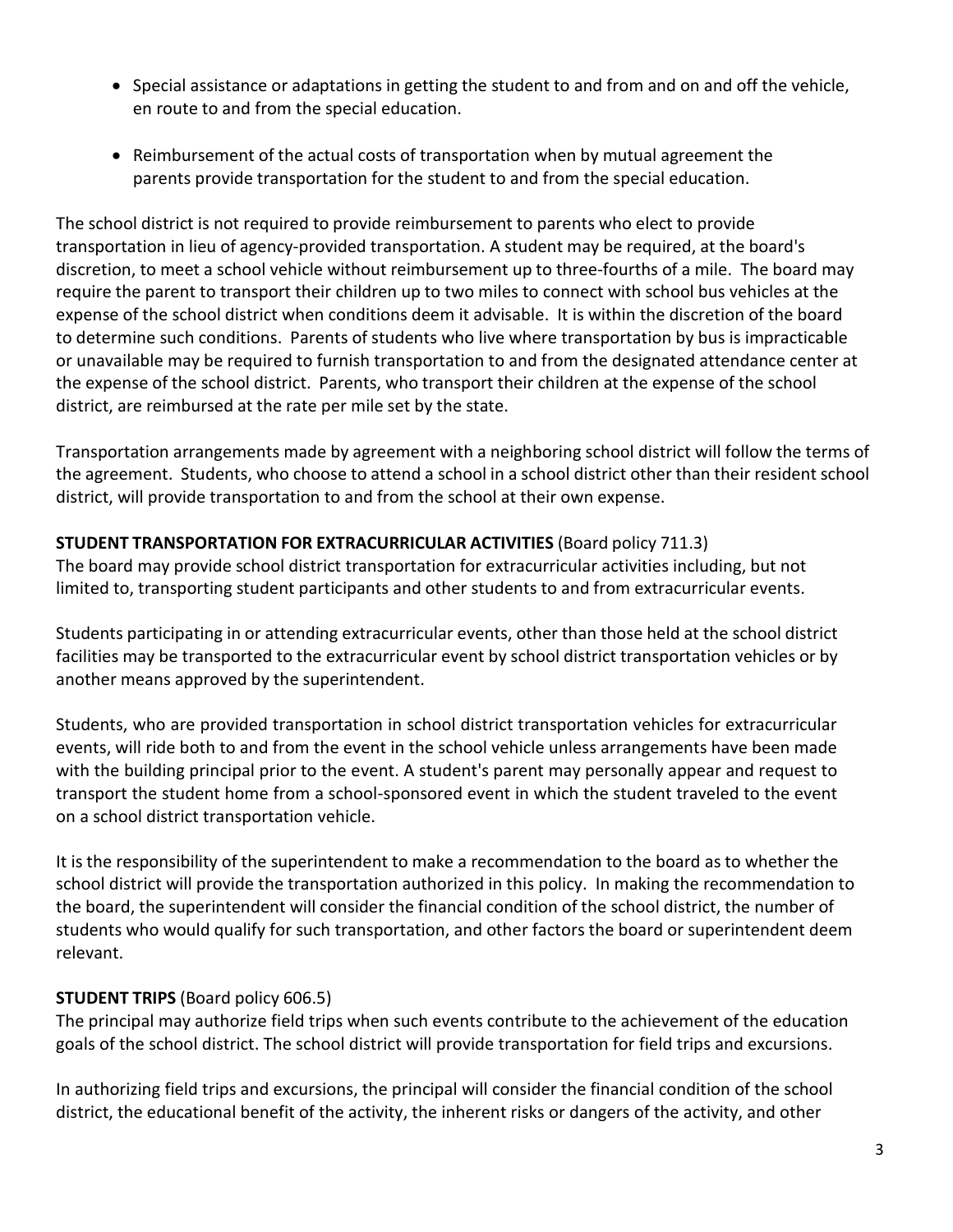factors deemed relevant by the superintendent. Written parental permission will be required prior to the student's participation in field trips and excursions. The superintendent's approval will be required for field trips and excursions outside the state. Board approval will be required for field trips and excursions which involve unusual length or expense.

Field trips and excursions are to be arranged with the principal well in advance. A detailed schedule and budget must be submitted by the employee. The school district will be responsible for obtaining a substitute teacher if one is needed. Following field trips and excursions, the teacher will be required to submit a written summary of the field trip.

## **TRANSPORTING OF STUDENTS BY EMPLOYEES** (Board policy 401.6)

Generally, transportation of students is in a motor vehicle owned by the school district and driven by an employee. In some cases, it may be more economical or efficient for the school district to allow an employee of the school district to transport the students in the employee's motor vehicle.

Employees who transport students for school purposes must have the permission of the superintendent. This policy statement applies to transportation of students for school purposes in addition to the regular bus route transporting students to and from their designated attendance center.

## **TRANSPORTING STUDENTS IN PRIVATE VEHICLES** (Board policy 904.1)

Generally, transporting students for school purposes is done in a vehicle owned by the school district and driven by a school bus driver. Students may be transported in private vehicles for school purposes. It is within the discretion of the superintendent to determine when this is appropriate.

Individuals transporting students for school purposes in private vehicles must have the permission of the superintendent. Private vehicles will be used only when proof of insurance has been supplied to the superintendent and when the parents of the students to be transported have given permission to the superintendent. The school district assumes no responsibility for those students who have not received the approval of the superintendent and who ride in private vehicles for school purposes.

This policy statement applies to transportation of students for school purposes in addition to transporting students to and from their designated attendance center. It is the responsibility of the superintendent to develop administrative regulations regarding this policy.

### BUS ROUTES

## <span id="page-4-0"></span>**BUS ROUTE INFORMATION**

Students are required to be registered for bus transportation annually and if there is a change in their transportation needs.

Bus route information for Irving Elementary students prior to the start of the traditional calendar will be available in PowerSchool under the transportation tab, prior to the start of school in July. All parents will receive an email once the bus routes have been uploaded to PowerSchool and are ready to view prior to the start of school. Bus routes for Irving students will change when the traditional calendar starts for other buildings in August.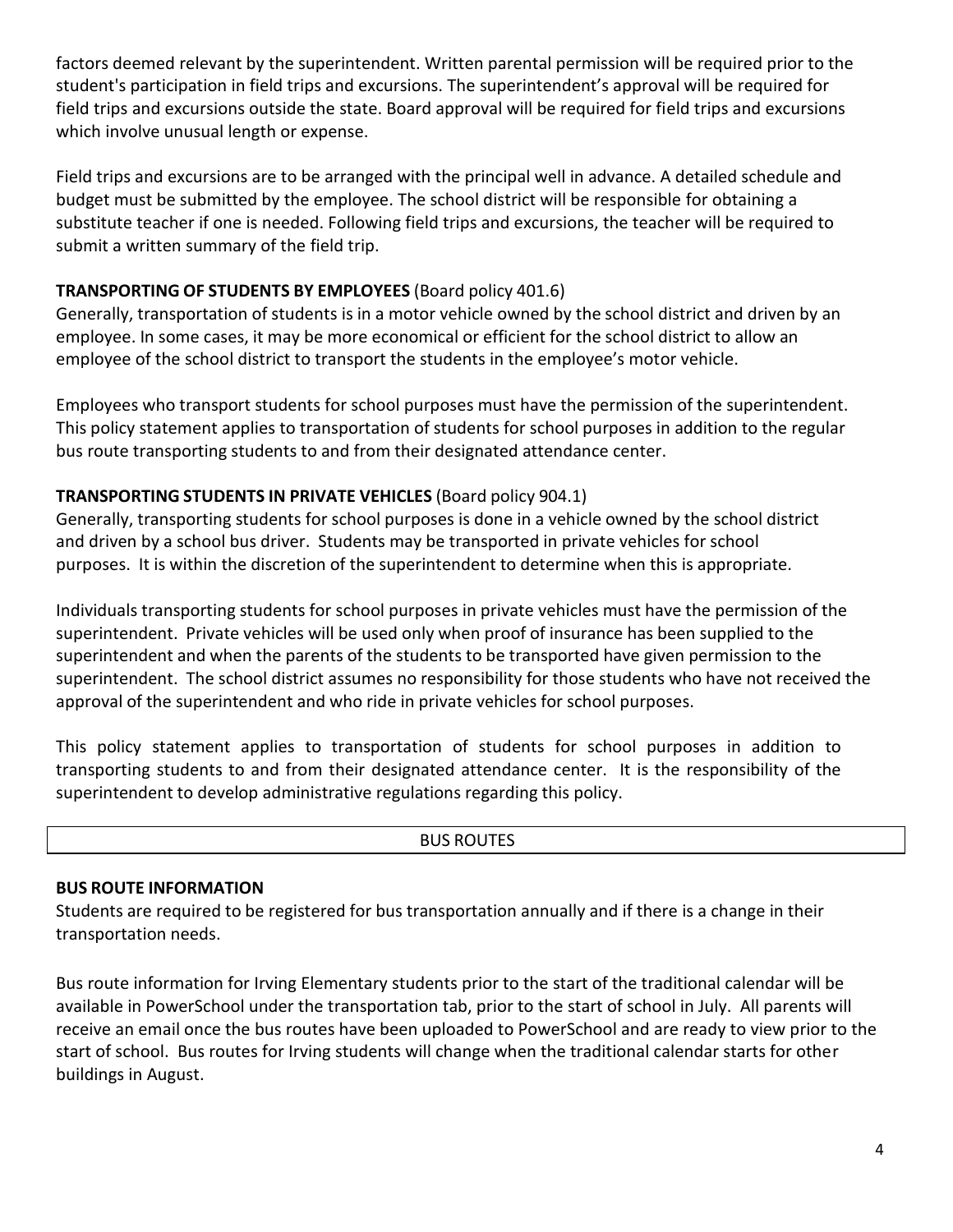Bus route information for the traditional calendar year will be available in PowerSchool under the transportation tab. All parents will receive an email once the bus routes have been uploaded to PowerSchool and are ready to view prior to the start of school.

Contact the transportation department in writing when the transportation needs of a student change.

Buses will stop only at designated bus stop locations. Students will only be allowed to use the designated stop they have been assigned which is based on the information provided by the district.

Elementary and high school students will be picked up at their attendance center if they are riding the school bus. The southwest side of the Indianola Middle School is the transfer point from one bus to another. High school students that walk to the middle school for bus transfer will be denied transportation. Elementary parents cannot pick up or drop off elementary students at the Middle School for transportation. If an elementary student gets on afternoon bus by mistake, they will be taken to the Middle School office for pick up.

An adult must be present when open enrollment students, and/or special education students requiring special education transportation are transported to their designated stop. If an adult is not present, the driver will return the student to the student's attendance center and their parent will be contacted to pick up the student.

A signed bus pass from their attendance center is required for students to ride a bus, other than the bus they are assigned or to get off at a bus stop other than their assigned bus stop.

## **TRANSPORTATION ON PRIVATE DRIVES AND CUL-DE-SACS** (Board policy 711.1R1)

## PRIVATE DRIVES

Buses will not leave the public roadway to receive or discharge students unless their safety is enhanced thereby orthe private road is maintained in the same manner as a public roadway. The transportation director will consider the following in recommending annual regular transportation routes to the Board:

- Residence must be more than 3/8 mile to the public roadway.
- The private drive must include at least three homes.
- The private drive must be hard surfaced or rocked and maintained in the same manner as a public roadway. This includes surface, snow removal, ditches, culverts, and other standards for public roadways that make for safe and efficient travel.
- A minimum 120' diameter turnaround with parking restrictions to accommodate a conventional 77- passenger bus to turnaround without backing.
- A minimum private drive width of 24'.
- The private drive must be free of identified driving hazards including, but not limited to, steep road incline, poor sight distance, or other unique roadway conditions.

Requests for district consideration of school bus transportation into a private drive must be submitted in writing to the transportation director. The transportation director may not recommend service on a private drive even though the private drive meets all the considerations. The transportation director can temporarily discontinue service into a private drive if conditions warrant. Transportation into a private drive can be permanently discontinued at any time by Board action.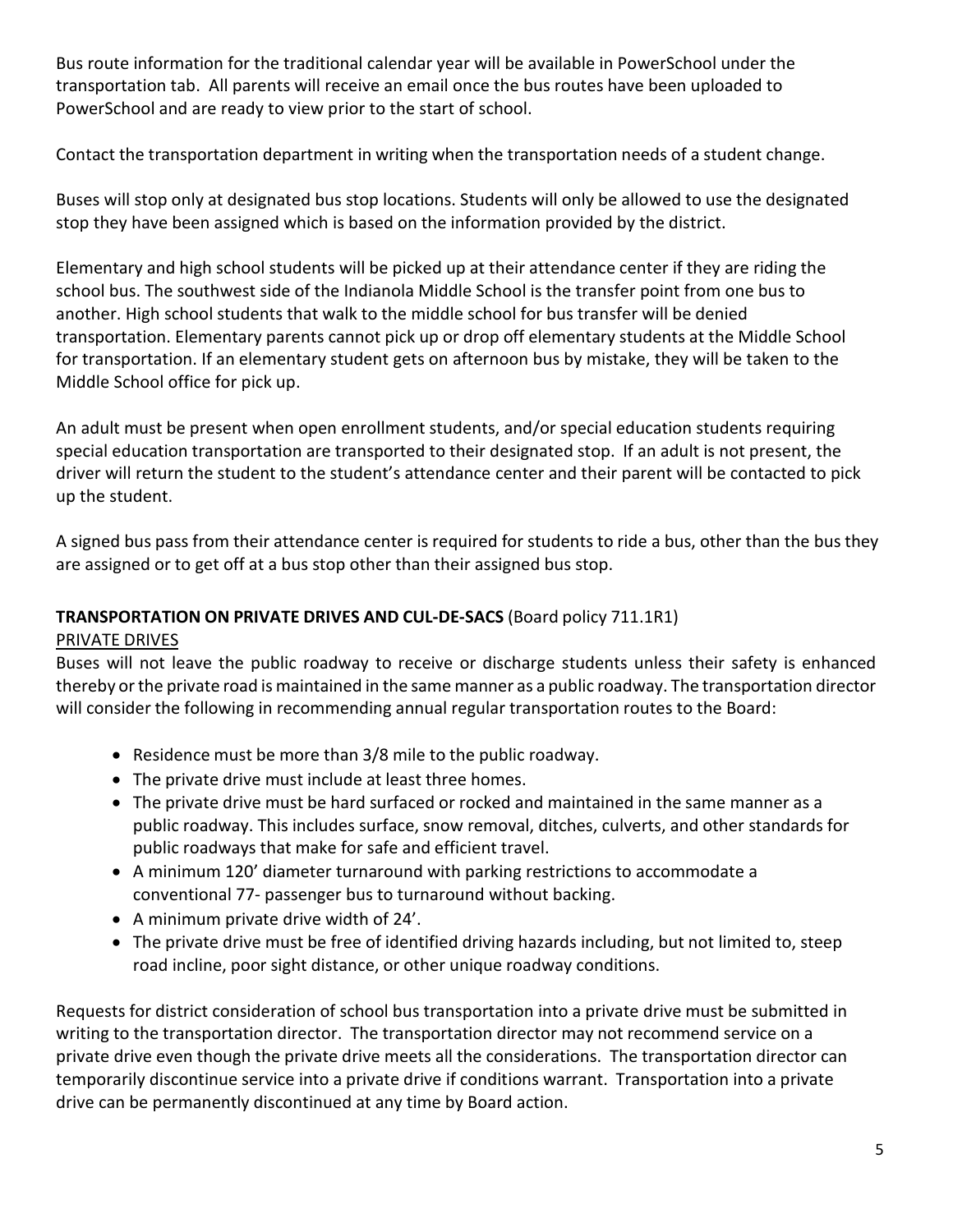The Board will approve regular transportation routes annually. The school district will not provide transportation into a private drive without prior Board approval of the route. The school district is not responsible for damage to the private drive surface caused by the bus traveling on the private drive.

When road conditions on the private drive are not passable, the bus will stop at the intersection of the private drive and public roadway. Prior notification will be provided when possible.

## CUL-DE-SACS

Buses will not enter cul-de-sac areas to receive or discharge students unless their safety is enhanced. The transportation director will consider the following in recommending annual regular transportation routes to the Board:

- The cul-de-sac length must be more than 3/8 mile in length
- The cul-de-sac must include at least three homes.
- A minimum 120' diameter turnaround with parking restrictions to accommodate a conventional 77- passenger bus to turnaround without backing.
- A minimum road width of 24'.
- The cul-de-sac road must be free of identified driving hazards including, but not limited to, steep road incline, poor sight distance, or other unique roadway conditions.

Requests for district consideration of school bus transportation into a cul-de-sac must be submitted in writing to the transportation director. The transportation director may not recommend service into a culde-sac even though the cul-de-sac meets all the considerations. The transportation director can temporarily discontinue service into a cul-de-sac if conditions warrant. Transportation into a cul-de-sac can be permanently discontinued at any time by Board action.

The Board will approve regular transportation routes annually. The school district will not provide transportation into a cul-de-sac without prior Board approval of the route.

## <span id="page-6-0"></span>**DRIVEWAY BUS TURNAROUNDS**

Driveways designated as a bus turnaround should be cleared of vehicles and other obstructions at all times. Snow should be removed during the winter to provide bus access. The property owner may request that the school district submit a request for road to be rocked when necessary to maintain the turnaround. The school district will make the request in writing to the proper state or county agency. The decision on the request will be made by the state or county agency. It is the responsibility of the state or county agency, to pay for and deliver the road rock requested, if the request is granted.

## STUDENT CONDUCT

## **STUDENT CONDUCT ON SCHOOL TRANSPORTATION** (Board policy 711.2 AND 711.2R1)

Students utilizing school transportation will conduct themselves in an orderly manner fitting to their age level and maturity with mutual respect and consideration for the rights of the school vehicle driver and the other passengers. Students who fail to behave in an orderly manner will be subject to disciplinary measures.

The driver will have the authority to maintain order on the school vehicle. It is the responsibility of the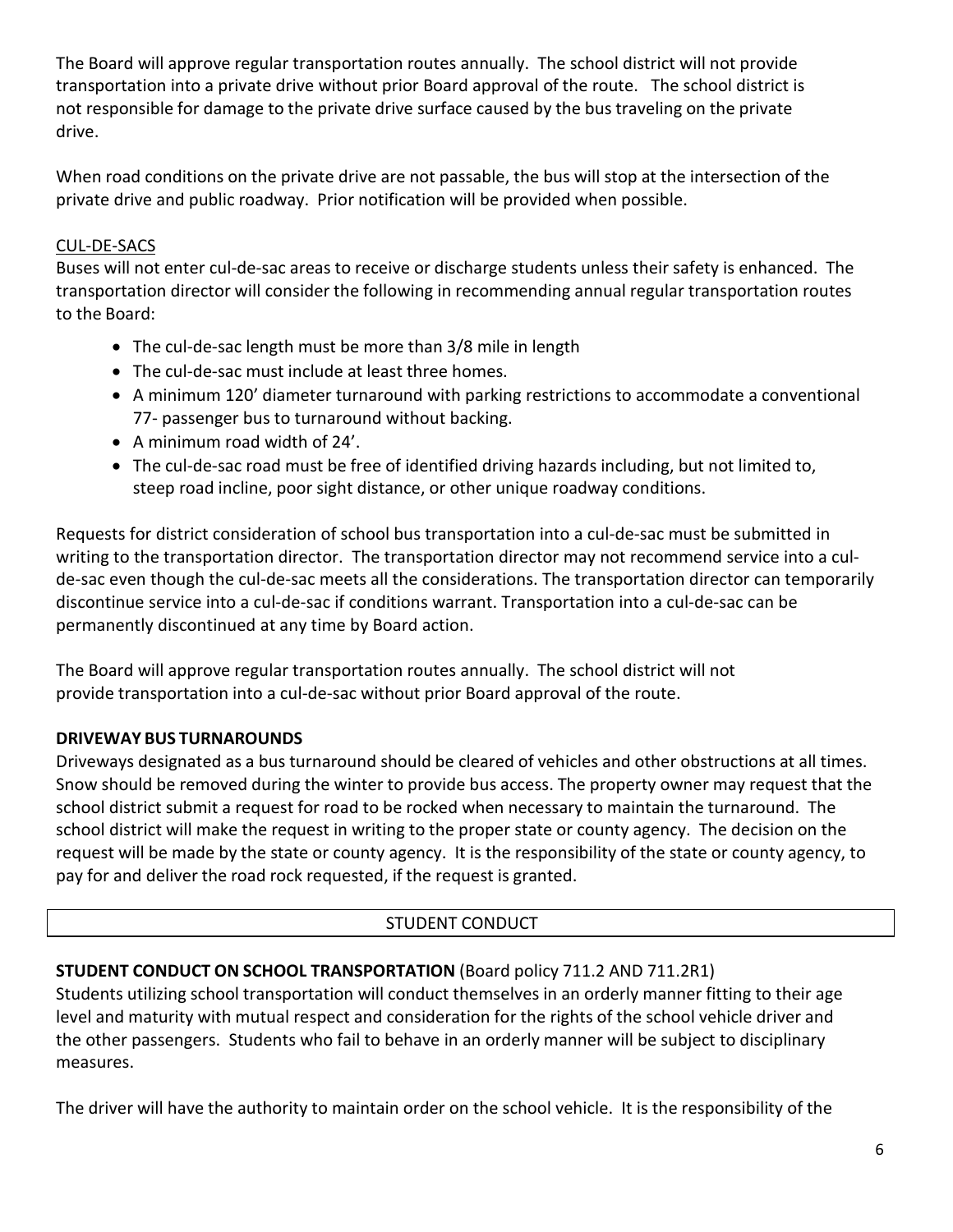driver to report misconduct to the transportation director.

The board supports the use of video cameras on school buses used for transportation to and from school as well as for field trips, curricular or extracurricular events. The video cameras will be used to monitor student behavior and may be used as evidence in a student disciplinary proceeding. The video recordings are student records subject to school district confidentiality, board policy and administrative regulations.

For inappropriate conduct, the building principal will have the authority to suspend transportation privileges of the student or impose other appropriate discipline.

It is the responsibility of the superintendent, in conjunction with the building principal and transportation director, to develop administrative regulations regarding student conduct and discipline when utilizing school district transportation.

All persons riding in school district vehicles will adhere to the following rules. The driver, sponsor or chaperones are to follow the school bus discipline procedure for student violations of this policy. Video cameras may be in operation on the school buses.

- 1. Bus riders will be at the designated AM stop location 5 minutes before the student pick up time, which is listed in PowerSchool under the transportation information tab.
- 2. Bus riders will stay a reasonable distance (10 feet) from the bus until it comes to a complete stop before attempting to enter.
- 3. Everyone riding on our school buses are expected to wear a seat belt if available. This includes all students, teachers, school staff, chaperones and driver.
- 4. Riders must not extend arms or heads out of the windows at any time.
- 5. Aisles must be kept cleared at all times.
- 6. All bus riders will load and unload through the right front door. The emergency exits are for emergencies only.
- 7. A bus rider will depart from the bus at the designated point unless written permission to get off at a different location is given to the driver.
- 8. A bus rider may be assigned a seat by the driver.
- 9. Bus riders who damage seats or other equipment will reimburse the district for the cost of the repair or replacement.
- 10. Bus riders are not permitted to leave their seats while the bus is in motion.
- 11. Riders will not be allowed to eat or drink on the bus during regular routes. Food and/or drinks on activity trips will be at the discretion of the driver and activity sponsor/coach.
- 12. Permission to open windows must be obtained from the driver.
- 13. Classroom conduct is to be observed by students while riding the bus except for ordinary conversation.
- 14. The driver is in charge of the students and the bus, and the driver is to be obeyed promptly and respectfully.
- 15. Older students will assist in looking after the safety and comfort of younger students.
- 16. A bus rider who must cross the roadway to board or depart from the bus will pass in front of the bus (no less than 10 feet), look both directions and proceed to cross the road only after designated signals between the driver and bus rider have been exchanged with a thumbs up from the driver.
- 17. Students will not throw objects about the vehicle nor out through the windows.
- 18. Shooting paper wads, squirt guns or other material in the vehicle is not permitted.
- 19. Students will keep feet off the seats.
- 20. Roughhousing in the vehicle is prohibited.
- 21. Students will refrain from crowding or pushing on or near the bus.
- 22. The use or possession of tobacco, intoxicants or look-alike substances is prohibited on the bus.
- 23. The use or possession of weapons, other dangerous objects or look-alikes is prohibited on the bus.
- 24. Bullying or any form of harassment is not permitted.
- 25. The Good Conduct Rule is in effect.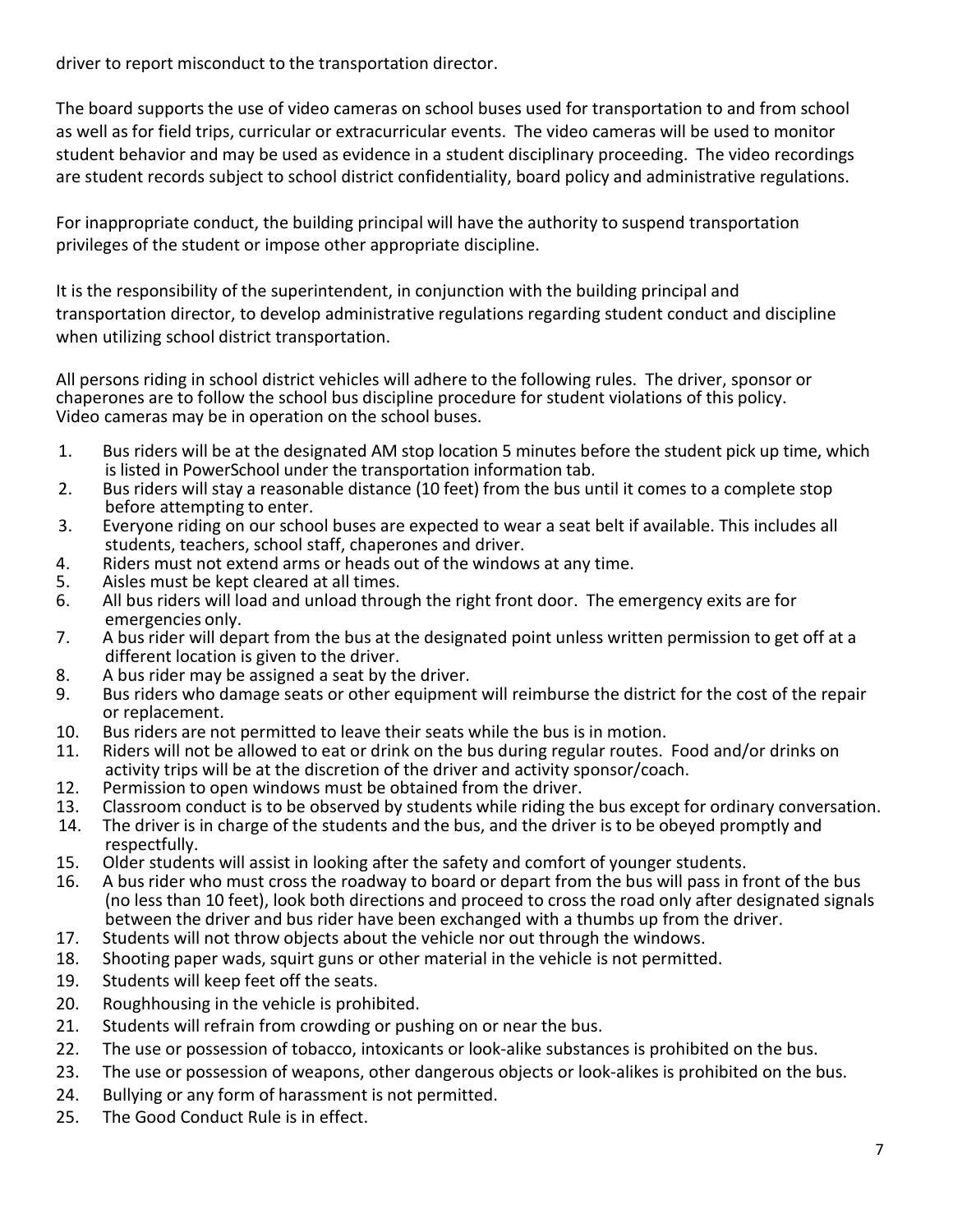Skateboards, scooters, roller blades, and hover boards are not allowed on the school bus.

The use of pagers, handheld radios, laser pointers or scanners is prohibited while riding the bus.

Other electronic devices (i.e. cell phones, laptops, handheld gaming systems) may be used as long as they are not distracting to the driver and used in accordance with other district policies. Devices cannot be used to take pictures or videos of other students while on the bus. Use of cell phones will be discontinued at the request of the driver or other district employee or chaperone. Failure to discontinue use as requested will result in disciplinary action.

Parents, guardians, and/or other adults are not permitted to step on to the school vehicle without prior permission. Law enforcement may be contacted.

# **ANTI-BULLYING/HARASSMENT (**Board Policy 104)

Harassment and bullying of students and employees are against federal, state and local policy, and are not tolerated by the board. The board is committed to providing all students with a safe and civil school environment in which all members of the school community are treated with dignity and respect. To that end, the board has in place policies, procedures, and practices that are designed to reduce and eliminate bullying and harassment as well as processes and procedures to deal with incidents of bullying and harassment. Bullying and harassment of students by other students, by school employees, and by volunteers who have direct contact with students will not be tolerated in the school or school district.

The board prohibits harassment, bullying, hazing, or any other victimization, of students, based on any of the following actual or perceived traits or characteristics, including but not limited to, age, race, color, religion, national origin, sex, physical or mental ability or disability, sexual orientation, gender identity, socioeconomic status, creed, marital status, physical attributes, ancestry, political party preference, political belief or familial status. Harassment against employees based upon the employee's age, race, color, religion, national origin, sex, disability, sexual orientation, gender identity, or creed is also prohibited.

This policy isin effect while students or employees are on property within the jurisdiction of the board; while on school-owned orschool-operated vehicles; while attending or engaged in school-sponsored activities; and while away from school grounds if the misconduct directly affects the good order, efficient management and welfare of the school or school district.

If, after an investigation, a student is found to be in violation of this policy, the student shall be disciplined by appropriate measures which may include suspension or expulsion. If after an investigation a school employee is found to be in violation of this policy, the employee shall be disciplined by appropriate measures which may include termination. If after an investigation a school volunteer is found to be in violation of this policy, the volunteer shall be subject to appropriate measures which may include exclusion from school grounds. "Volunteer" means an individual who has regular, significant contact with students.

When looking at the totality of the circumstances, harassment and bullying mean any electronic, written, verbal, or physical act or conduct toward a student which is based on any actual or perceived trait or characteristic of the student and which creates an objectively hostile school environment that meets one or more of the following conditions:

• Places the student in reasonable fear of harm to the student's person or property;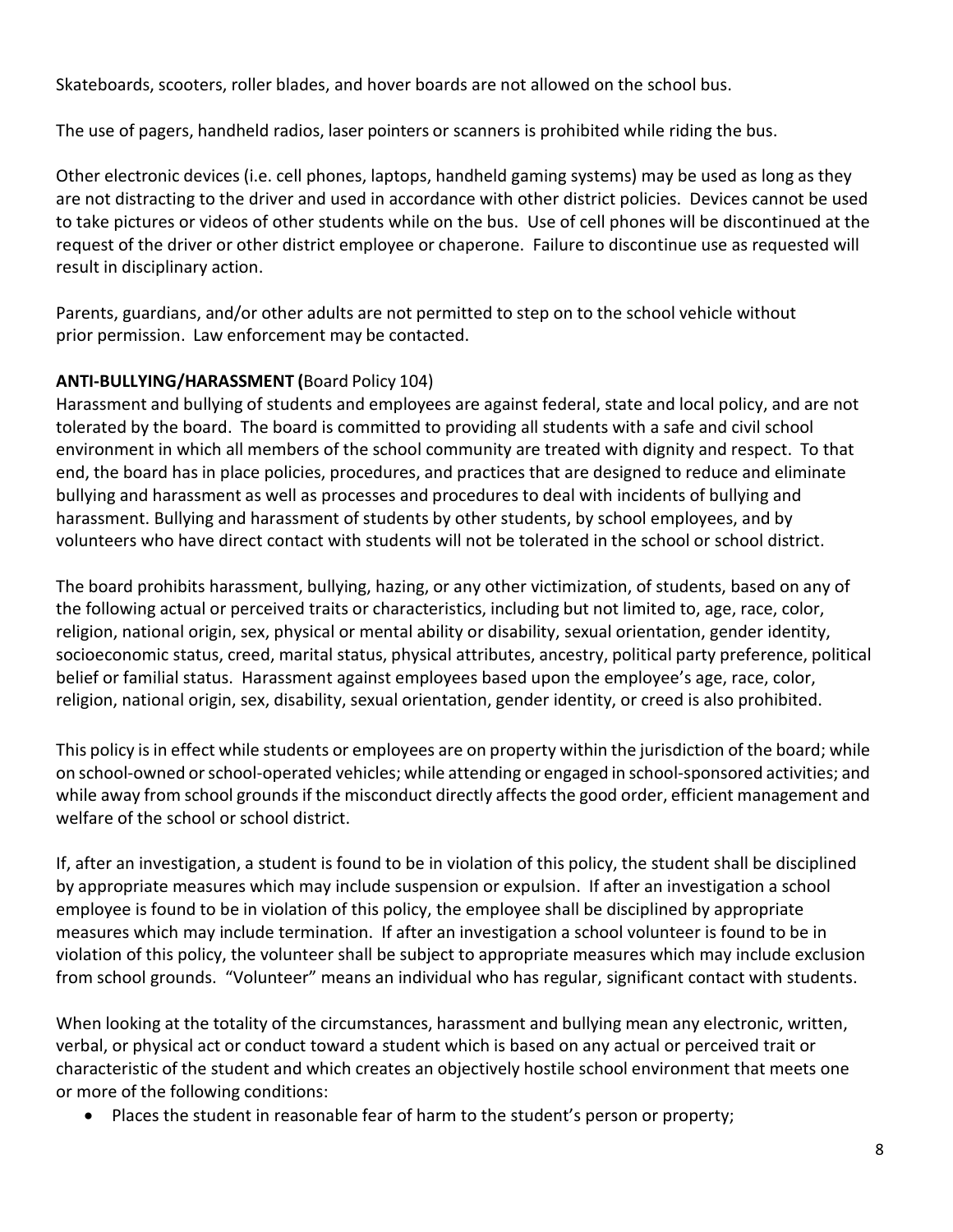- Has a substantially detrimental effect on the student's physical or mental health;
- Has the effect of substantially interfering with the student's academic performance; or
- Has the effect of substantially interfering with the student's ability to participate in or benefit from the services, activities, or privileges provided by a school.

"Electronic" means any communication involving the transmission of information by wire, radio, optical cable, electromagnetic, or other similar means. "Electronic" includes but is not limited to communication via electronic mail, internet-based communications, pager service, cell phones, electronic text messaging or similar technologies.

Harassment and bullying may include, but are not limited to, the following behaviors and circumstances:

- Repeated remarks of a demeaning nature;
- Implied or explicit threats concerning one's grades, achievements, property, etc.;
- Demeaning jokes, stories, or activities directed at the student; and/or
- Unreasonable interference with a student's performance.

Sexual harassment of a student by an employee means unwelcome sexual advances, requests for sexual favors, or other verbal or physical conduct of a sexual nature when:

- Submission to the conduct is made either implicitly or explicitly a term or condition of the student's education or benefits;
- Submission to or rejection of the conduct is used as the basis for academic decisions affecting that student; or
- The conduct has the purpose or effect of substantially interfering with the student's academic performance by creating an intimidating, hostile, or offensive education environment.

In situations between students and school officials, faculty, staff, or volunteers who have direct contact with students, bullying and harassment may also include the following behaviors:

- Requiring that a student submit to bullying or harassment by another student, either explicitly or implicitly, as a term or condition of the targeted student's education or participation in school programs or activities; and/or
- Requiring submission to or rejection of such conduct as a basis for decisions affecting the student.

Any person who promptly, reasonably, and in good faith reports an incident of bullying or harassment under this policy to a school official, shall be immune from civil or criminal liability relating to such report and to the person's participation in any administrative, judicial, or other proceeding relating to the report. Individuals who knowingly file a false complaint may be subject to appropriate disciplinary action.

Retaliation against any person, because the person has filed a bullying or harassment complaint or assisted or participated in a harassment investigation or proceeding, is also prohibited. Individuals who knowingly file false harassment complaints and any person who gives false statements in an investigation shall be subject to discipline by appropriate measures, as shall any person who is found to have retaliated against another in violation of this policy. Any student found to have retaliated in violation of this policy shall be subject to measures up to, and including, suspension and expulsion. Any school employee found to have retaliated in violation of this policy shall be subject to measures up to, and including, termination of employment. Any school volunteer found to have retaliated in violation of this policy shall be subject to measures up to, and including, exclusion from school grounds.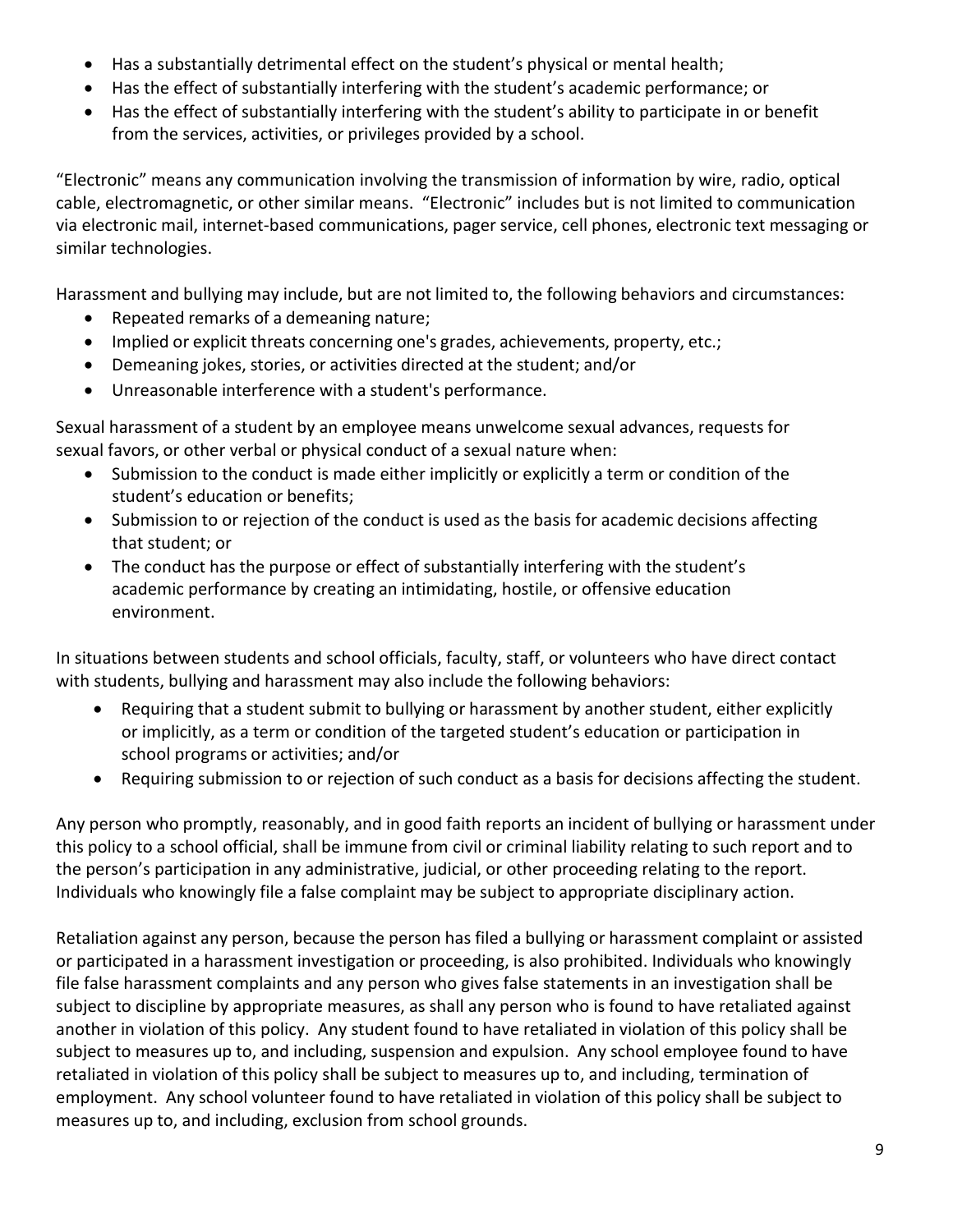The school or school district will promptly and reasonably investigate allegations of bullying or harassment. The Superintendent will be responsible for handling all complaints by students alleging bullying or harassment. The Level 1 Investigator will be responsible for handling all complaints by employees alleging harassment.

It also is the responsibility of the superintendent, in conjunction with the investigator and principals, to develop procedures regarding this policy. The superintendent also is responsible for organizing training programs for students, school officials, faculty, staff, and volunteers who have direct contact with students. The training will include how to recognize harassment and what to do in case a student is harassed. It will also include proven effective harassment prevention strategies. The superintendent will also develop a process for evaluating the effectiveness of the policy in reducing bullying and harassment in the school district. The board will annually publish this policy and a copy shall be made to any person at the central administrative office.

The policy may be publicized by the following means:

- Inclusion in the student handbook,
- Inclusion in the employee handbook
- Inclusion in the registration materials
- Inclusion on the school or school district's website,

## <span id="page-10-0"></span>**INAPPROPRIATE STUDENT CONDUCT**

Inappropriate student conduct at or near the school bus will involve the building principal and may result in a loss of bus riding privileges for the remainder of the school year.

| First Offense  | Notification to parents                                                   |
|----------------|---------------------------------------------------------------------------|
| Second Offense | May result in loss of bus riding privileges for up to three days          |
| Third Offense  | May result in loss of bus riding privileges for up to two weeks           |
| Fourth Offense | May result in loss of bus riding privileges for the remainder of the year |

If the student conduct warrants, the building principal retains the right to bypass the first through third offense.

Parents will be contacted when there are issues involving a student's behavior on the school bus. Students displaying violent, destructive or seriously disruptive behavior while on the bus will be subject to disciplinary action and may be charged by local law enforcement officials.

## SEARCH AND SEIZURE (Board policy 502.8)

School district property is held in public trust by the board. School district authorities may, without a search warrant, search students or protected student areas based on a reasonable and articulable suspicion that a school district policy, rule, regulation or law has been violated. The search is in a manner reasonable in scope to maintain order and discipline in the schools, promote the educational environment, and protect the safety and welfare of students, employees and visitors to the school district facilities. The furnishing of a locker, desk or other facility or space owned by the school and provided as a courtesy to a student, even if the student provides the lock for it, will not create a protected student area and will not give rise to an expectation of privacy with respect the locker, desk, or other facility.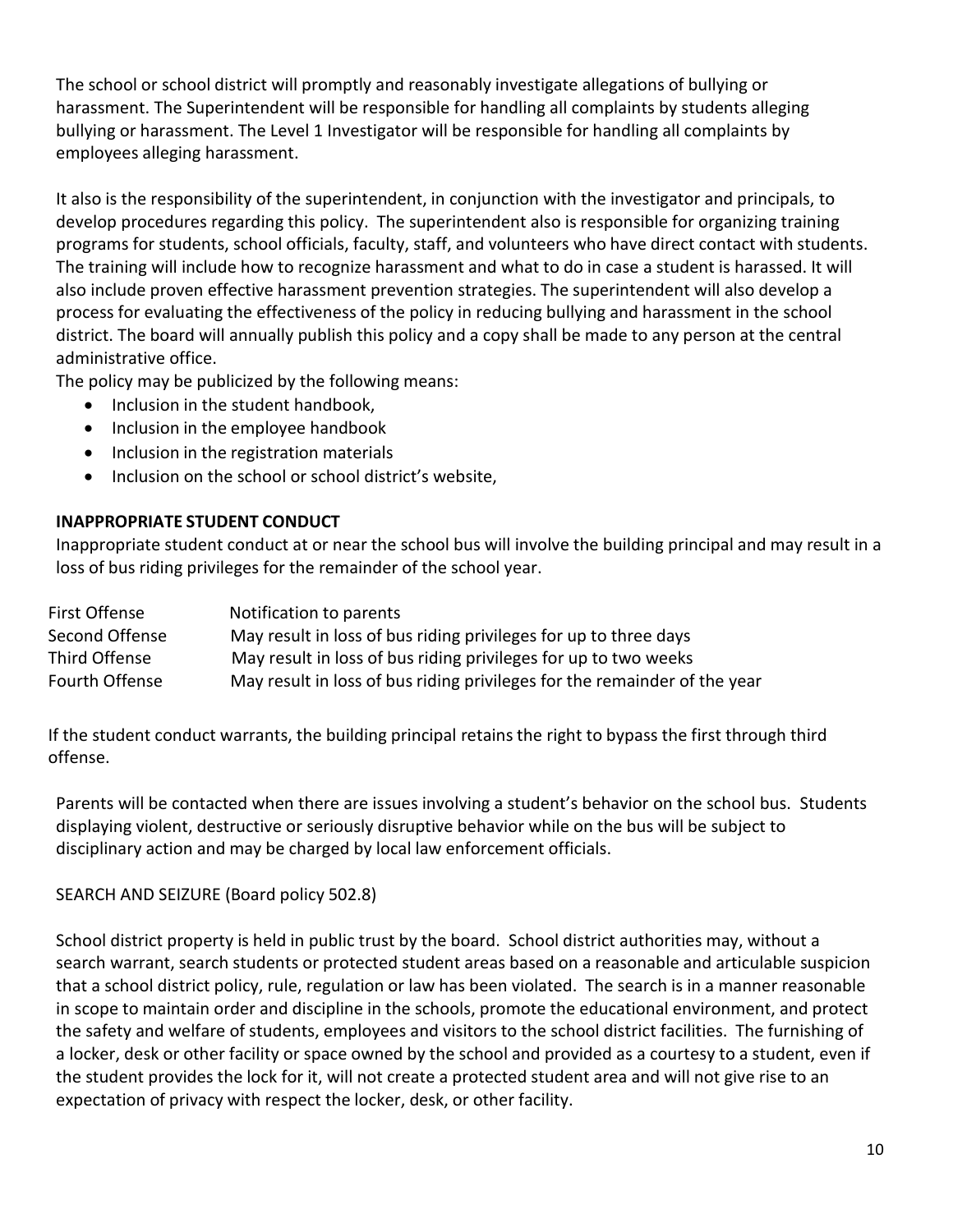School authorities may seize any illegal, unauthorized or contraband materials discovered in the search. Items of contraband may include, but are not limited to, nonprescription controlled substances, marijuana, cocaine, amphetamines, barbiturates, apparatus used for controlled substances, alcoholic beverages, tobacco, weapons, explosives, poisons and stolen property. Such items are not to be possessed by a student while they are on school district property or on property within the jurisdiction of the school district; while on school owned and/or operated school or chartered vehicles; while attending or engaged in school activities; and while away from school grounds if misconduct will directly affect the good order, efficient management and welfare of the school district. Possession of such items will be grounds for disciplinary action including suspension or expulsion and may be reported to local law enforcement officials. The board believes that illegal, unauthorized or contraband materials may cause material and substantial disruption to the school environment or presents a threat to the health and safety of students, employees, or visitors on the school district premises or property within the jurisdiction of the school district.

It is the responsibility of the superintendent, in conjunction with the principals, to develop administrative regulations regarding this policy.

SAFETY

## **SCHOOL BUS SAFETY INSTRUCTION** (Board policy 711.7)

The school district will conduct school bus safe riding practices instruction and emergency safety drills at least twice during the school year for students who may or may not utilize school district transportation.

Each school bus vehicle will have, in addition to the regular emergency safety drill, a plan for helping those students who require special assistance to safety during an emergency. This will include, but not be limited to, students with disabilities.

Employees are responsible for instructing the proper techniques to be followed during an emergency, as well as safe riding practices. It is the responsibility of the superintendent to develop administrative regulations regarding this policy.

## **USE OF RECORDING EQUIPMENT ON SCHOOL BUSES** (Board policy 711.2R2)

The board supports the use of recording equipment on school buses as a means to monitor and maintain a safe environment for students and employees. The recording equipment may be used on buses used for transportation to and from school, field trips, curricular events and extracurricular events. The contents of the recordings may be used as evidence in a student disciplinary proceeding.

## Student Records

The content of the recordings is a student record subject to board policy and administrative regulations regarding confidential student records. Only those persons with a legitimate educational purpose may view the recordings. In most instances, those individuals with a legitimate educational purpose may be the superintendent, business manager, building principal, transportation director, bus driver and special education staffing team. A recording during a school-sponsored trip, such as an athletic event, may also be accessible to the sponsor or coach of the activity. If the content of the recording becomes the subject of a student disciplinary proceeding, it may be treated like other evidence in the proceeding.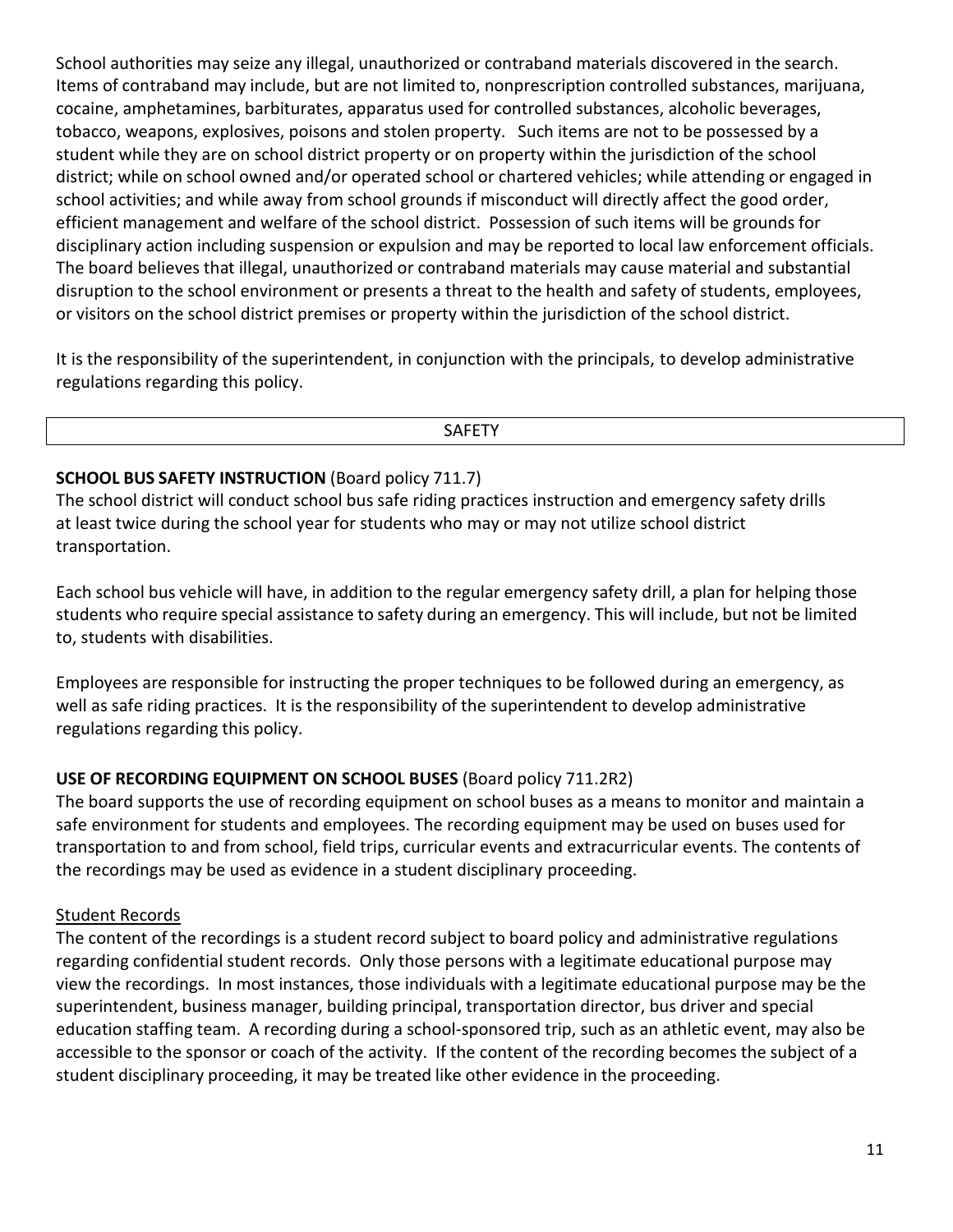## Notice

The school district will annually provide the following notice to students and parents:

The Indianola Community School District Board Directors has authorized the use of recording devices on school district buses. The recording devices will be used to monitor student behavior to maintain order on the school buses to promote and maintain a safe environment. Students and parents are hereby notified that the content of the recordings may be used in a student disciplinary proceeding. The content of the recordings are confidential student records and will be retained with other student records. Recordings will only be retained if necessary for use in a student disciplinary proceeding or other matter as determined necessary by the administration. Parents may request to view the recording of their child if the recordings are used in a disciplinary proceeding involving their child.

The following notice will also be placed on all school buses equipped with recording devices:

This bus may be equipped with a recording audio monitoring system.

## Review of Recording Devices

The school district will review recordings when necessary as a result of an incident reported by a bus driver or student. The recordings may be re-circulated for erasure after 2 school days. Video/audiotapes or other electronic recordings may be kept longer if warranted by the transportation director.

Viewing of the recordings is limited to the individuals having a legitimate educational purpose.

## Recording Monitoring System

Recording will be used on all school district buses.

Determination of how recording devices will be used and which school buses will be equipped with recording equipment will be made by the superintendent in consultation with other building principals and transportation director.

## Student Conduct

Students are prohibited from tampering with the recording devices on the school buses. Students found in violation of this regulation will be disciplined in accordance with the school district discipline policy and Good Conduct Rule and will reimburse the school district for any repairs or replacement necessary as a result of the tampering.

## **STUDENT MEDICATION**

Students are not permitted to bring medication onto the school bus without prior communication and authorization through the student's building principal.

## **TRANSPORTATION IN INCLEMENT WEATHER** (Board policy 711.8)

School district buses will not operate when weather conditions due to fog, rain, snow or other natural elements make it unsafe to do so. Because weather conditions may vary around the school district and may change quickly, the best judgment possible will be used with the information available.

The final judgment as to when conditions are unsafe to operate will be made by the superintendent. The superintendent will be assisted by the actual "on location" decisions and reports of the drivers and the transportation director.